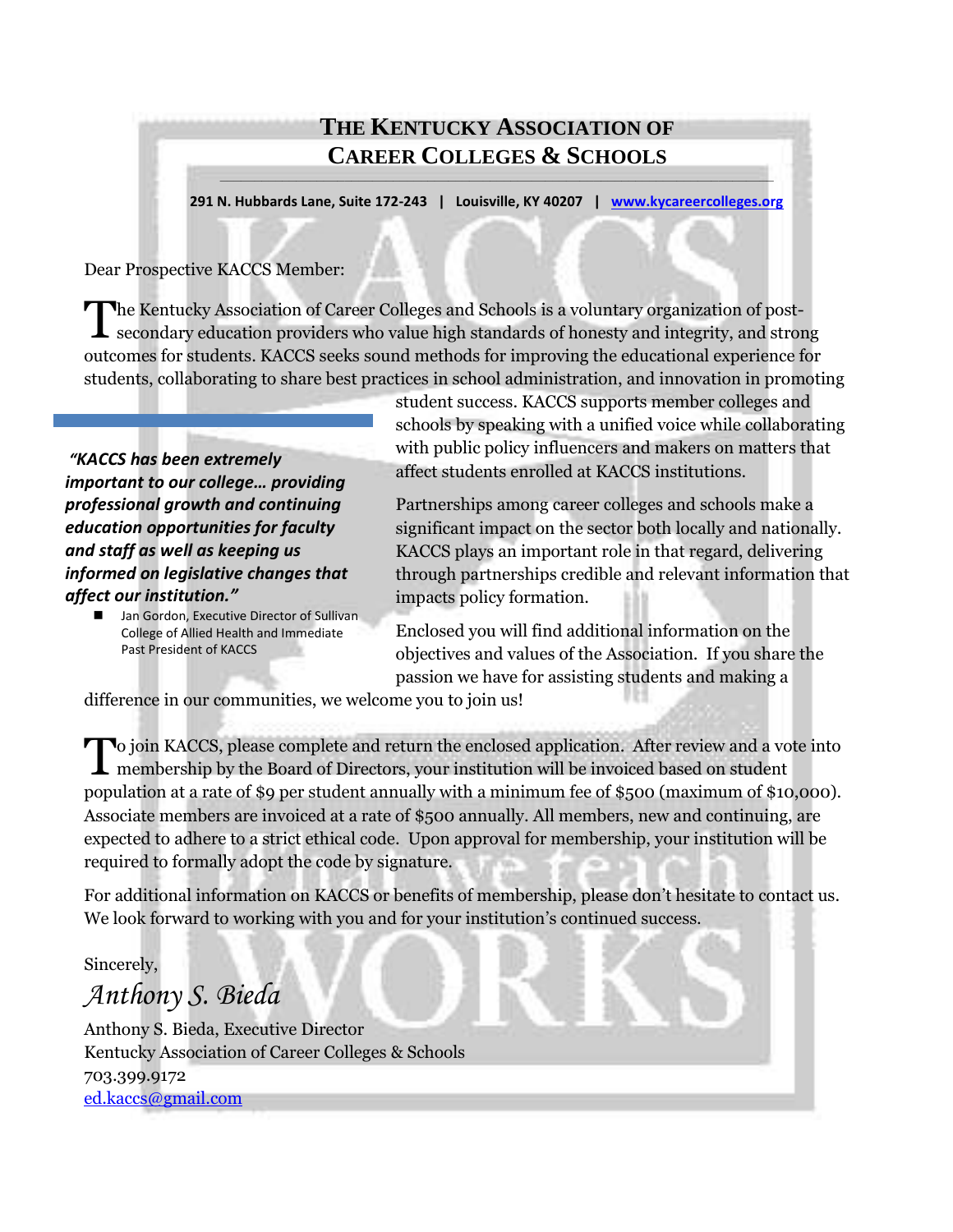## **THE KENTUCKY ASSOCIATION OF CAREER COLLEGES & SCHOOLS (KACCS)**

## **Application for Membership**

**\_\_\_\_\_\_\_\_\_\_\_\_\_\_\_\_\_\_\_\_\_\_\_\_\_\_\_\_\_\_\_\_\_\_\_\_\_\_\_\_\_\_\_\_\_\_\_\_\_\_\_\_\_\_\_\_\_\_\_\_\_\_\_\_\_\_\_\_\_\_\_\_\_\_\_\_**

The Kentucky Association of Career Colleges & Schools (KACCS) is committed to creating and maintaining quality in the private, career education sector for the people of the Commonwealth. The Association strives to build a state-wide membership capable of speaking with one voice to increase public interest in and understanding of the proper place and value of private, career education in Kentucky. KACCS works cooperatively with local, state and federal authorities, public school officials, business, commerce and industry to maintain high standards and sound policies for all trade, technical, business and other career education training.

**Please respond completely to the following questions regarding your desire to join the Kentucky Association of Career Colleges and Schools:**

| Name of Institution: _________________                                                                        |  |
|---------------------------------------------------------------------------------------------------------------|--|
| Contact Person Name and Email: ____                                                                           |  |
|                                                                                                               |  |
|                                                                                                               |  |
| Phone Number: 1999 Manual Manual Manual Manual Manual Manual Manual Manual Manual Manual Manual Manual Manual |  |
| Institution Web Address: Management Control of the Address:                                                   |  |
| Current Enrollment: New York 1999                                                                             |  |
| Accrediting Body:                                                                                             |  |
| <b>Mission Statement:</b>                                                                                     |  |
|                                                                                                               |  |
|                                                                                                               |  |
|                                                                                                               |  |
|                                                                                                               |  |
|                                                                                                               |  |